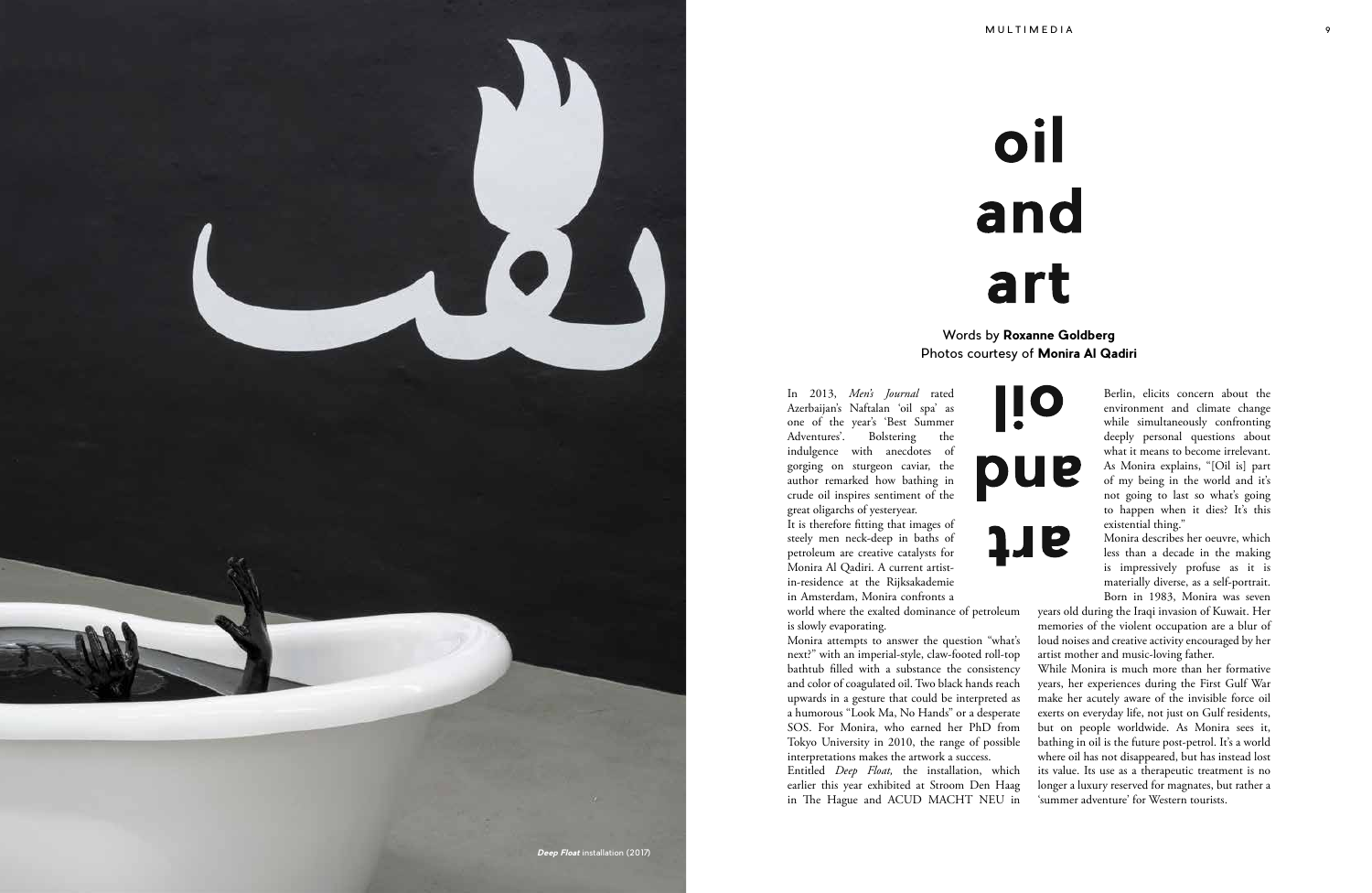



*Above, photos by* **Tony Elieh**: *Spectrum 1* (2016), series of six wall-mounted sculptures *Below: Deep Float* (2017) installation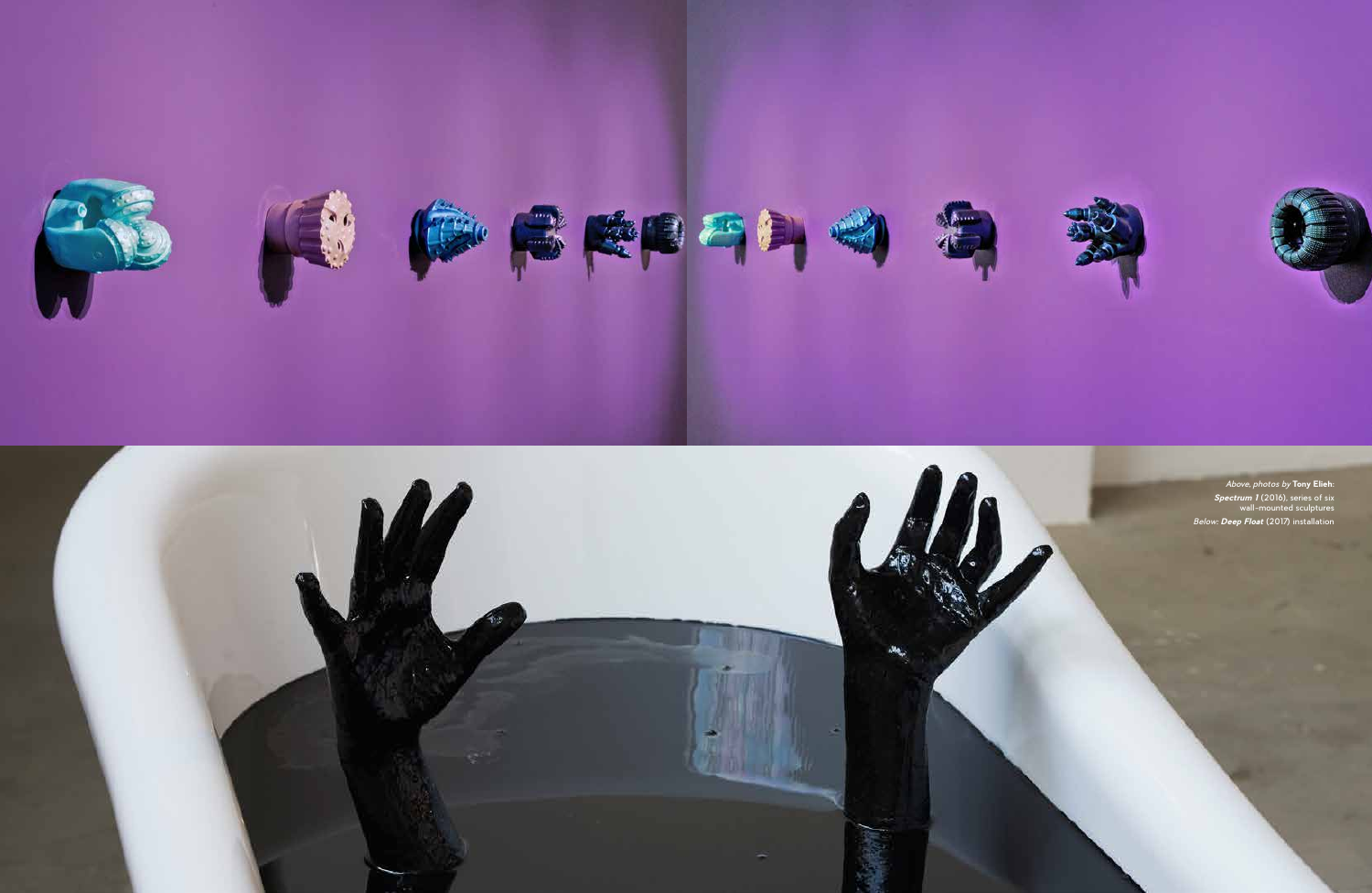Monira compares the historic trajectory of oil to that of coal, which U.S. President Trump has vowed to save despite the industry's irredeemable decline. While Trump metaphorically puts coal on a pedestal, Monira literally memorializes today's fuel *de jour* as a statue. In 2014, she erected *Alien Technology,* a massive public sculpture in the form of a glowing iridescent oil drill, in Dubai's heritage district.

Like *Deep Float, Alien Technology* embodies the dichotomous passions of loving and loathing. The first fuels tension between the salubrious and the cancerous, while the second elicits both wonder

and oppression. Such attempts to incarnate an allconsuming fixation is Monira's primary motivation. When discussing her quest to "become the art", Monira refers to the highly influential author, poet and film director Yukio Mishima, who romanticized kamikaze suicide missions and samurai principles in many of his prolific writings. In 1970, he "became his own obsession" by committing ritual suicide in the mode of the samurai known as harakiri. While his final expression was extreme, Monira acknowledges the nobility in Mishima's desire to become the object of his obsession. She further points to the inability







**Monira's perspective offers a fresh alternative to the cult of happiness. Instead of celebrating smiles and condemning tears, Monira finds beauty in tragedy.** 

to separate sadness from joy in infatuations, as in all other aspects of life. As she says with affable laughter, "When you feel sorry for yourself, at some point it feels ridiculous."

Monira's perspective offers a fresh alternative to the cult of happiness. Instead of celebrating smiles and condemning tears, Monira finds beauty in tragedy. She seeks to make the entire emotional spectrum available in her artworks by making a clear idea "foamy". Her artworks, like her PhD thesis, explore the aesthetics of sadness in the Middle East. While she doesn't seek to create humorous artworks, she is satisfied when viewers do experience humour upon viewing them as their laughter opens up the pieces for more serious discussion of sometimes sombre topics.

*All photos on spread by* **Tony Elieh:**  *Spectrum 1* (2016)*,* series of six wall-mounted sculptures, 20x20cm each